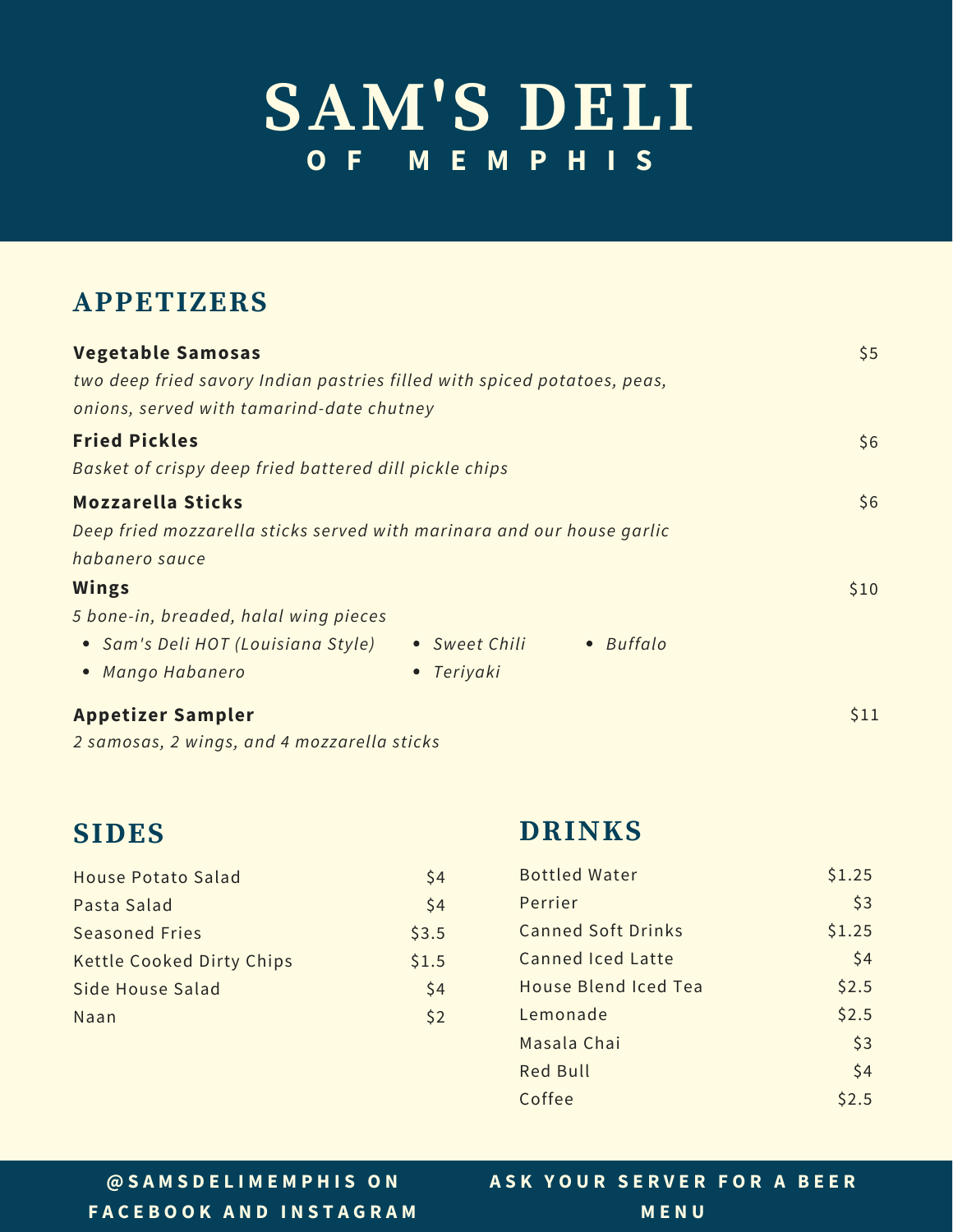### **HOAGIES**

#### **Classic**  $$12$

*Provolone and choice of Ham, Turkey, Salami, or Roast Beef (+1.5), mayo, mustard, lettuce, tomatoes, onions, bell peppers*

#### **Meathead** \$14.5

*Provolone and choice of (3) from Ham, Turkey, Salami, or Roast Beef), mayo, mustard, lettuce, tomatoes, onions, bell peppers*

#### **Nash-Vegas** \$13.5

*Ham, Salami, & Provolone (sliced and shredded), house made olive spread, mayo, mustard, lettuce, tomatoes, onions*

#### **4-Cheezi** \$11.5

*Provolone, Swiss, Pepper Jack & American cheese, mayo, mustard, lettuce, tomatoes, onions, bell peppers, olive spread. Add Bacon \$3*

**Big Tex** \$14.5

*Roast beef, pot roast, provolone, swiss, barbecue sauce, mustard, pickles, onions*

#### **Cubana** \$14.5

*Barbecue pulled pork, ham (sliced and shredded), provolone, swiss, mustard, pickles, onions*

#### **Mango Bonfire** \$14.5

*Indo-Chinese chili chicken on toasted 9-inch hoagie with mango murraba, mayo. provolone, onions, bell peppers. and lettuce*

#### **Sub** 65 \$13

*Spicy Indian recipe Chicken, provolone, mayo, lettuce, onions, bell peppers, and mint chutney (+2 for Paneer 65 substition)*

#### **Chicken Tikka Delight** \$13

*Mild Indian recipe Chicken, provolone, mayo, lettuce, onions, bell peppers, and mint chutney*

### **H A L F & H A L F S P E C I A L A V A I L .**

**O N A L L H O A G I E S - \$ 9**

### **HANDHELDS**

#### **Bacon, Egg, & Cheese** \$7

*Mayo, mustard, pepper jack, 2 eggs over medium and bacon on toast or croissant*

#### **Gyro** \$9.5

*Shaved lamb and beef, lettuce, tomatoes, onions, house tzatziki on a pita*

#### **Tuna Steak** \$11

*Grilled tuna steak (to order), wasabi mayo, lettuce, tomatoes on a kaiser roll*

#### **Veggie Pete** \$7.5

*Lettuce, tomatoes, onions, bell peppers, jalapenos, swiss cheese and house tzatziki in a pita*

#### **Classic Muffaletta** \$12.5/\$22

*3 lb sandwich with: ham, salami, provolone, house made olive spread, onions, lettuce, tomatoes*

#### **Bibimbap Burrito** Price +\$3

*For the untraditional (and VERY HUNGRY), try any of our bibimbaps served as a burrito - all of the same ingredients + provolone in a tomato + basil wrap*

### **SEE OUR SPECIALS ON THE NEXT PAGE AND ASK YOUR SERVER FOR MORE!**

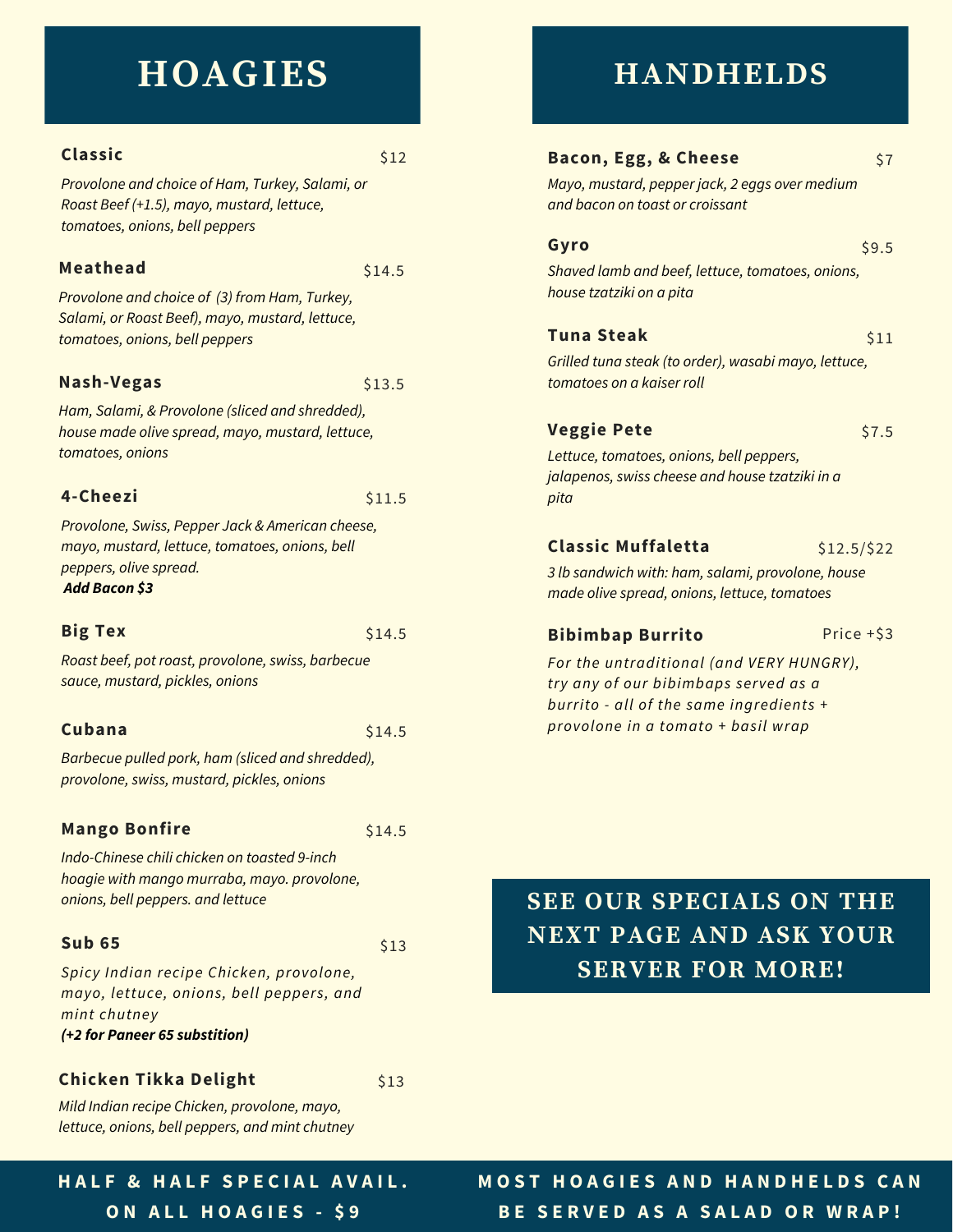### **PIZZAS**

| Pizza sizes are personal size (roughly 5" in<br>diameter), and large (13" - 14" in diameter),<br>on locally baked naan bread, with a tomato<br>sauce base and mozzarella cheese. |          |
|----------------------------------------------------------------------------------------------------------------------------------------------------------------------------------|----------|
| <b>Korean Chicken</b>                                                                                                                                                            | \$8/\$15 |
| Onions, spinach, and our gochujang chicken                                                                                                                                       |          |
| Gyro                                                                                                                                                                             | \$8/\$16 |
| Onions, spinach, shaved lamb and beef, drizzled<br>with roasted garlic aioli                                                                                                     |          |
| The 65 Pizza                                                                                                                                                                     | \$8/\$16 |
| Onions, spinach, and our signature chicken 65,<br>drizzled with mint chutney<br>+ 2/ +3 for Paneer 65 substitution                                                               |          |
| <b>Cheese</b>                                                                                                                                                                    | \$5/\$11 |
| Just whole milk shredded mozarella :)                                                                                                                                            |          |
| Veggie                                                                                                                                                                           | S7/S14   |

*Onions, spinach, olives, bell peppers*

### **SUMMER SPECIALTIES**

#### **Veggie Burger** \$12

*Spiced black bean and potato burger on a Kaiser roll with mayo, mustard, onions, lettuce, tomato, and pickles served with a side of fries or chips.*

#### **Syd's Salmon Salad** \$13.5

*Grilled and seasoned salmon served on bed of spring mix with onions, tomatoes, cucumbers, bell peppers, and topped with our house roasted garlic pepper sauce.*

#### **Indian Special** \$15

*One traditional Indian dish of the chef's choice, served most days. Fridays are non-veg.*

#### **Shredded Chicken and Pesto** \$12

*Pesto + Shredded Chicken Recipe on 1/2 hoagie, dressed with with mayo, mozzarella, provolone, baby spinach, diced tomatoes, and house vinaigrette. Served with chips*

### **BIBIMBAP**

**Served in a stone bowl at 400° with sesame oil under a bed of sushi rice, topped with sauteed vegetables (carrots, zucchini, onions and spinach), along with your choice of protein, topped with our house gochujang sauce, a sunny side up egg, and sprinkled sesame seeds.**

| Korean Chicken                                            | \$11   |
|-----------------------------------------------------------|--------|
| <b>Chicken 65</b>                                         | \$11   |
| Chicken Tikka                                             | \$11   |
| Chili Chicken                                             | \$11   |
| Gyro                                                      | \$11   |
| <b>BBQ Pork</b>                                           | \$11.5 |
| <b>Pot Roast</b>                                          | \$12.5 |
| Paneer 65                                                 | \$12.5 |
| <b>Veggie</b><br>tofu or double veggies                   | \$9    |
| <b>Billy Bop</b><br>Choice of any 3 proteins listed above | \$16   |

### **SALADS**

| <b>House Salad</b>                                                                   | S7   |
|--------------------------------------------------------------------------------------|------|
| Spring mix, onions, tomatoes, cucumbers, Italian<br>seasoning                        |      |
| Italian Salad                                                                        | \$11 |
| Spring mix, onions, tomatoes, cucumbers, salami,<br>and your choice of ham or turkey |      |

#### **Greek Salad** \$10

*Spring mix, onions, tomatoes, cucumbers, feta cheese, olives, pepperoncini peppers*

#### **MOST HOAGIES AND HANDHELDS CAN B E S E R V E D A S A S A L A D O R W R A P !**